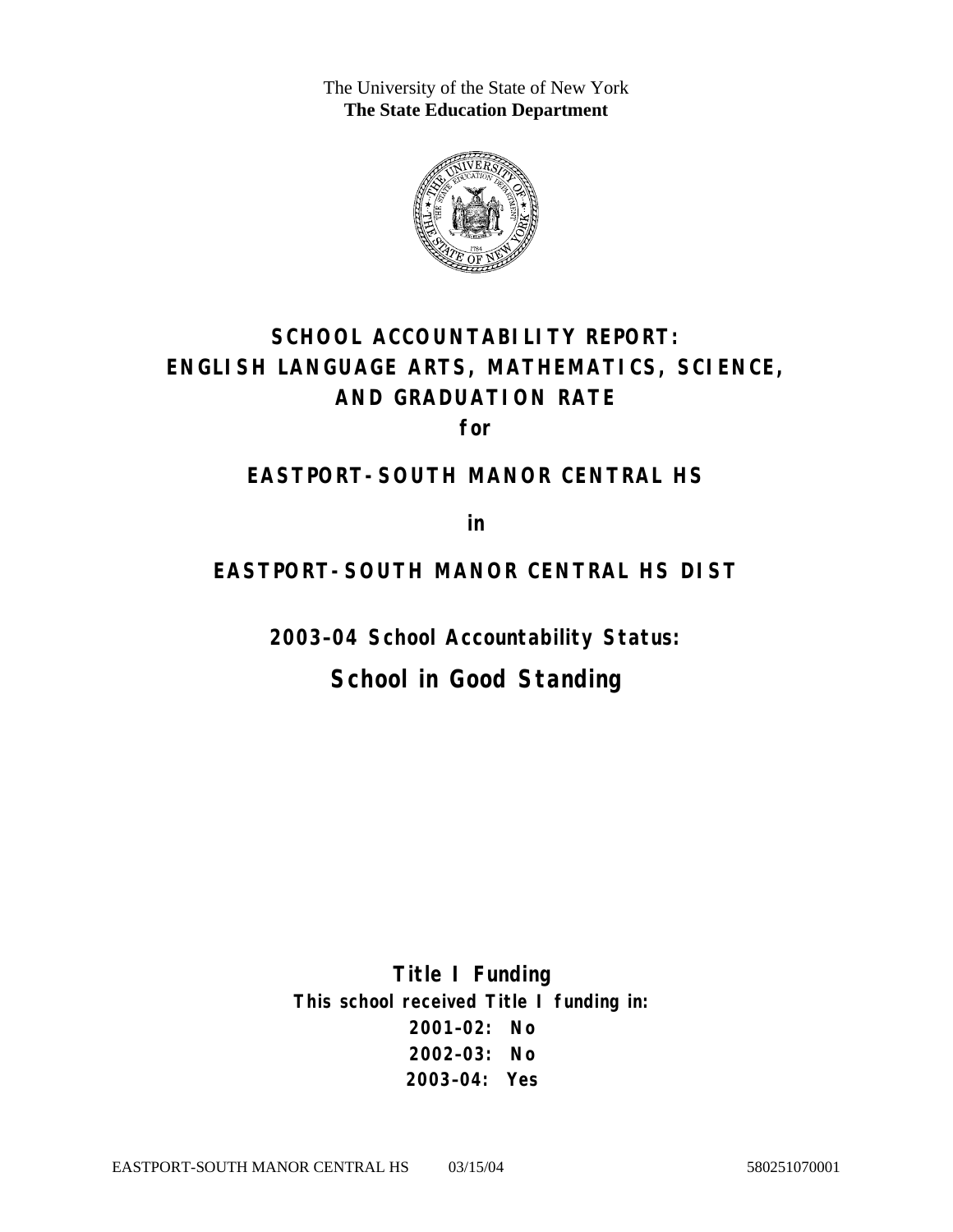#### **District/School Accountability Status Categories**

The list below defines the district or school status categories under New York State's district and school accountability system, which is divided into a Federal Title I component and a State component. A district or school that does not receive Title I funding in a school year does not have a federal status in that year. Schools receiving Title I funds that are not in good standing must provide school choice for their students; those in need of improvement year 2 and beyond must also provide Supplemental Education Services to eligible students. Other consequences for districts and schools not in good standing can be found at: www.emsc.nysed.gov/deputy/nclb/accountability/siinfo.htm. To be removed from any improvement status, a district or school must make Adequate Yearly Progress (AYP) for two consecutive years, or in the case of a School Under Registration Review, achieve the performance targets established for the school by the Commissioner.

**District/School in Good Standing:** A district or school is considered to be in good standing if it has not been identified as a District or School in Need of Improvement, Requiring Corrective Action, Planning for Restructuring, or Requiring Academic Progress, or as a School Under Registration Review.

**District/School Requiring Academic Progress:** Under the State component of New York's accountability system, a district or school that did not make AYP in the same grade and subject for two consecutive years is considered a School Requiring Academic Progress (Year 1) the following year. In each succeeding year that the school fails to make AYP, the year designation is incremented by one.

**District/School in Need of Improvement (Year 1):** A district or school that has not made AYP for two consecutive years in the same grade or subject while receiving Title I funds is considered a District/School in Need of Improvement (Year 1) the following year.

**District/School in Need of Improvement (Year 2):** A District or School in Need of Improvement (Year 1) that does not make AYP in the grade or subject for which it was identified while receiving Title I funds is considered a District or School in Need of Improvement (Year 2) the following year.

**District/School Requiring Corrective Action:** A District or School in Need of Improvement (Year 2) that does not make AYP in the grade or subject for which it was identified while receiving Title I funds is considered a District or School Requiring Corrective Action the following year.

**District/School Planning for Restructuring:** A District or School Requiring Corrective Action that does not make AYP in the grade or subject for which it was identified while receiving Title I funds is considered a District or School Planning for Restructuring the following year.

**School Under Registration Review (SURR):** Schools that are farthest from the State standard and have been determined by the Commissioner to be most in need of improvement are Schools Under Registration Review. These schools must achieve performance targets specified by the Commissioner of Education in their area(s) of identification within a prescribed timeframe or risk having their registration revoked by the Board of Regents.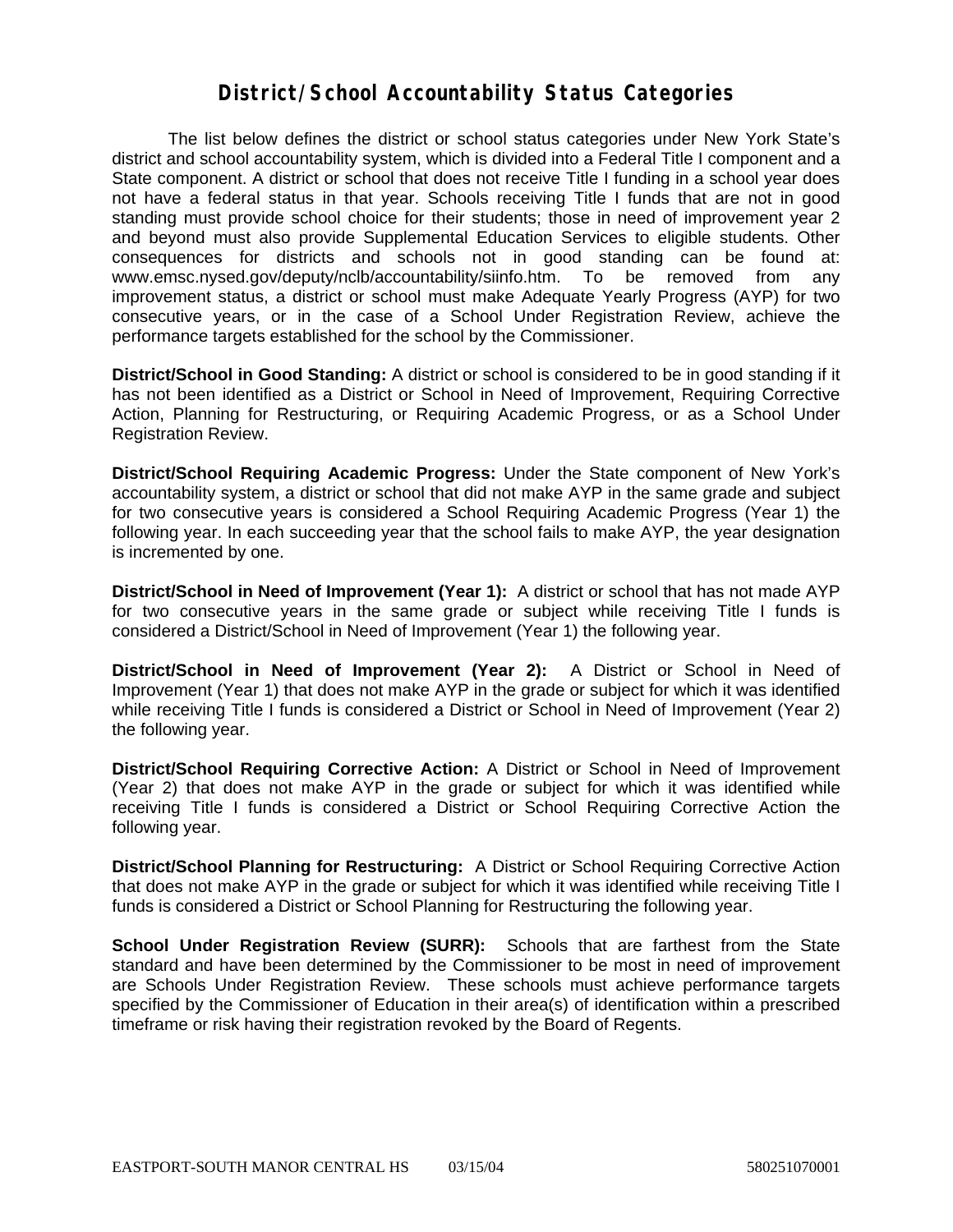### **Middle-Level English Language Arts**

Definitions of terms, such as Performance Index and Effective Annual Measurable Objective (AMO), are in the glossary, which is the last page of this report.

**For a school to make Adequate Yearly Progress (AYP) in 2002–03, every accountability group must make AYP.** 

**For an accountability group to make AYP in 2002–03, it must** 

- 1. meet the 95 percent participation requirement (*2002–03 Participation*), *and*
- 2. *either* meet its Effective AMO *or* make safe harbor (*2002–03 Performance* and *Standards*).

To meet the participation requirement, 95 percent of the grade 8 enrollment in each accountability group with 40 or more students must

be tested. To meet the Effective AMO, the Performance Index for each group with 30 or more continuously enrolled students must equal or exceed the Effective AMO. To make safe harbor, the Performance Index of each of these groups must equal or exceed its ELA safe harbor target *and* the group must meet the middle-level science qualification for safe harbor. (See the middle-level science page of this report for further information on meeting the science qualification for safe harbor.)

*ELA Safe Harbor Targets:* The middle-level *2002–03* ELA Safe Harbor Target is calculated by using the following equation: 2001–02 PI + (200  $-$  the 2001–02 PI)  $\times$  0.10. The 2003–04 ELA Safe Harbor Target is  $\,$ calculated by using the following equation:  $2002-03$  PI +  $(200 -$  the 2002–03 PI)  $\times$  0.10. The 2003–04 target is provided for groups whose PI was below the Effective AMO in 2002–03.

| <b>Accountability Group</b>       | 2002-03 Participation |                                    | 2002-03 Performance*                                    |                      |                  | 2002-03 Standards                   |                                                           | $2003 - 04$                                           |                                                   |
|-----------------------------------|-----------------------|------------------------------------|---------------------------------------------------------|----------------------|------------------|-------------------------------------|-----------------------------------------------------------|-------------------------------------------------------|---------------------------------------------------|
|                                   | Grade 8<br>Enrollment | Percent of<br>Enrollment<br>Tested | Count of<br>Continuously<br>Enrolled<br><b>Students</b> | Performance<br>Index | Effective<br>AMO | <b>ELA Safe</b><br>Harbor<br>Target | Met the<br>Science<br>Qualification<br>for Safe<br>Harbor | <b>Made</b><br>AYP in<br><b>ELA</b> in<br>$2002 - 03$ | <b>ELA Safe</b><br><b>Harbor</b><br><b>Target</b> |
| All Students                      | 270                   | 99%                                | 267                                                     | 163                  | 100              |                                     |                                                           | <b>Yes</b>                                            |                                                   |
| <b>Students with Disabilities</b> | 40                    | 98%                                | 39                                                      | 103                  | 91               |                                     |                                                           | <b>Yes</b>                                            |                                                   |
| American Indian/Alaskan Native    |                       |                                    |                                                         |                      |                  |                                     |                                                           |                                                       |                                                   |
| <b>Black</b>                      | $\overline{2}$        |                                    | 2                                                       |                      |                  |                                     |                                                           |                                                       |                                                   |
| Hispanic                          | 8                     |                                    | 8                                                       |                      |                  |                                     |                                                           |                                                       |                                                   |
| Asian or Pacific Islander         | 2                     |                                    | 2                                                       |                      |                  |                                     |                                                           |                                                       |                                                   |
| White                             | 258                   | 99%                                | 255                                                     | 164                  | 100              |                                     |                                                           | <b>Yes</b>                                            |                                                   |
| Limited English Proficient        | 2                     |                                    | 2                                                       |                      |                  |                                     |                                                           |                                                       |                                                   |
| Economically Disadvantaged        | 2                     |                                    | $\overline{2}$                                          |                      |                  |                                     |                                                           |                                                       |                                                   |
| <b>Final AYP Determination</b>    |                       |                                    |                                                         |                      |                  |                                     |                                                           | <b>Yes</b>                                            |                                                   |

\*For schools with fewer than 30 continuously enrolled tested students in 2002–03, data for 2001–02 and 2002–03 were combined to determine counts and PIs.

\*\*Groups with a "\*\*" are not required to meet the science qualification for safe harbor to make safe harbor in English and mathematics because fewer than 30 students in the group were administered the science test.

**State accountability status in middle-level English language arts: School in Good Standing** 

Title I accountability status in middle-level English language arts: School Status Not Applicable, did not use Title I funds in one school year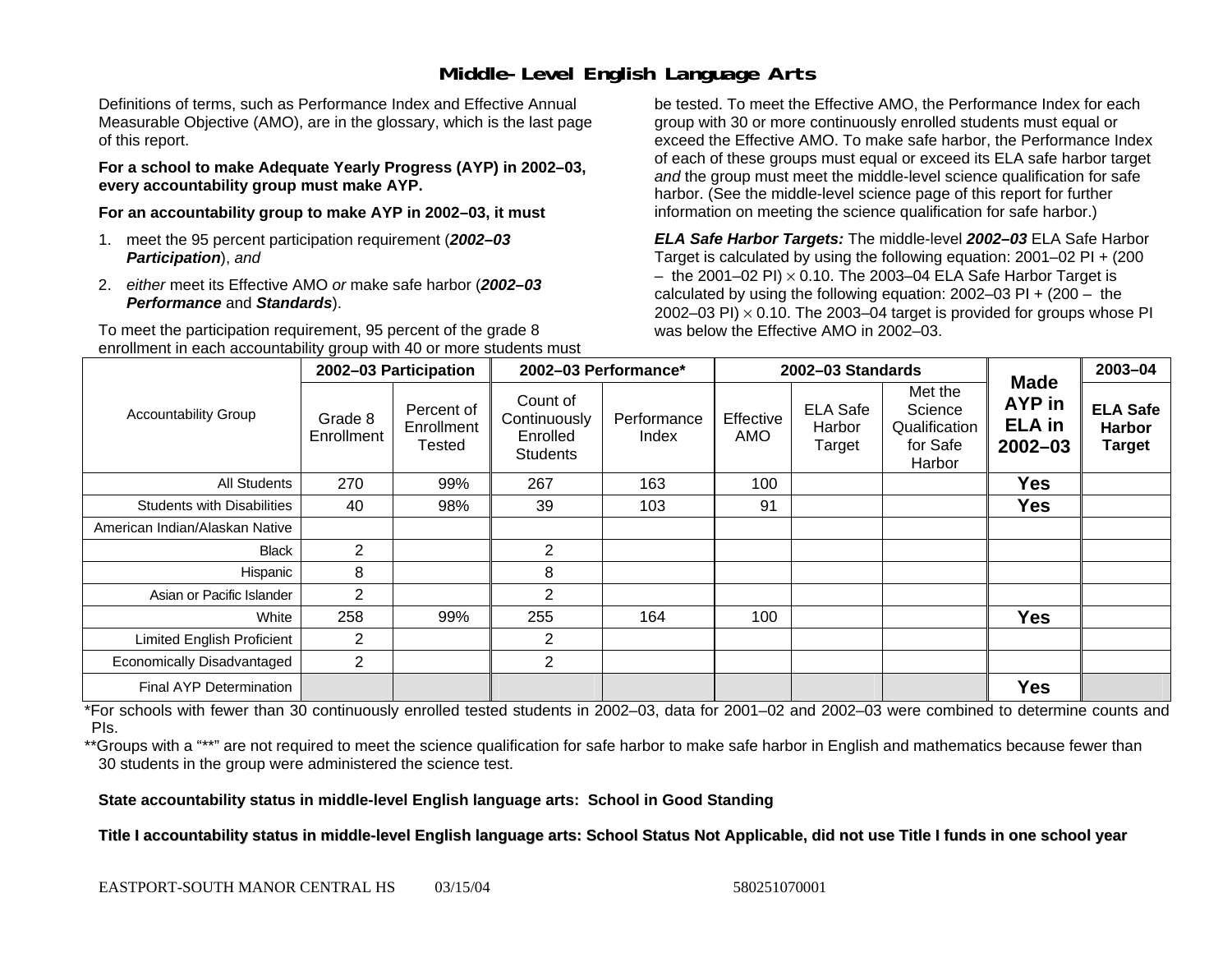### **Middle-Level Mathematics**

Definitions of terms, such as Performance Index and Effective Annual Measurable Objective (AMO), are in the glossary, which is the last page of this report.

**For a school to make Adequate Yearly Progress (AYP) in 2002–03, every accountability group must make AYP.** 

**For an accountability group to make AYP in 2002–03, it must** 

- 1. meet the 95 percent participation requirement (*2002–03 Participation*), *and*
- 2. *either* meet its Effective AMO *or* make safe harbor (*2002–03 Performance* and *Standards*).

To meet the participation requirement, 95 percent of the grade 8 enrollment in each accountability group with 40 or more students must

be tested. To meet the Effective AMO, the Performance Index for each group with 30 or more continuously enrolled students must equal or exceed the Effective AMO. To make safe harbor, the Performance Index of each of these groups must equal or exceed its math safe harbor target *and* the group must meet the middle-level science qualification for safe harbor. (See the middle-level science page of this report for further information on meeting the science qualification for safe harbor.)

*Math Safe Harbor Targets:* The middle-level 2002–03 Math Safe Harbor Target is calculated by using the following equation: 2001–02 PI + (200 – the 2001–02 PI) × 0.10. The 2003–04 Math Safe Harbor Target is calculated by using the following equation: 2002–03 PI + (200  $-$  the 2002–03 PI)  $\times$  0.10. The 2003–04 target is provided for groups whose PI was below the Effective AMO in 2002–03.

| <b>Accountability Group</b>       | 2002-03 Participation |                                    | 2002-03 Performance*                                    |                      |                  | 2002-03 Standards             |                                                           | 2003-04                                                       |                                                    |
|-----------------------------------|-----------------------|------------------------------------|---------------------------------------------------------|----------------------|------------------|-------------------------------|-----------------------------------------------------------|---------------------------------------------------------------|----------------------------------------------------|
|                                   | Grade 8<br>Enrollment | Percent of<br>Enrollment<br>Tested | Count of<br>Continuously<br>Enrolled<br><b>Students</b> | Performance<br>Index | Effective<br>AMO | Math Safe<br>Harbor<br>Target | Met the<br>Science<br>Qualification<br>for Safe<br>Harbor | <b>Made</b><br><b>AYP</b> in<br><b>Math in</b><br>$2002 - 03$ | <b>Math Safe</b><br><b>Harbor</b><br><b>Target</b> |
| All Students                      | 266                   | 99%                                | 264                                                     | 151                  | 74               |                               |                                                           | <b>Yes</b>                                                    |                                                    |
| <b>Students with Disabilities</b> | 40                    | 98%                                | 39                                                      | 85                   | 65               |                               |                                                           | <b>Yes</b>                                                    |                                                    |
| American Indian/Alaskan Native    |                       |                                    |                                                         |                      |                  |                               |                                                           |                                                               |                                                    |
| <b>Black</b>                      | $\overline{2}$        |                                    | $\overline{2}$                                          |                      |                  |                               |                                                           |                                                               |                                                    |
| Hispanic                          | 8                     |                                    | 7                                                       |                      |                  |                               |                                                           |                                                               |                                                    |
| Asian or Pacific Islander         | $\overline{2}$        |                                    | 2                                                       |                      |                  |                               |                                                           |                                                               |                                                    |
| White                             | 254                   | 100%                               | 253                                                     | 153                  | 74               |                               |                                                           | <b>Yes</b>                                                    |                                                    |
| Limited English Proficient        | $\overline{2}$        |                                    | 2                                                       |                      |                  |                               |                                                           |                                                               |                                                    |
| Economically Disadvantaged        | $\overline{2}$        |                                    | $\overline{2}$                                          |                      |                  |                               |                                                           |                                                               |                                                    |
| Final AYP Determination           |                       |                                    |                                                         |                      |                  |                               |                                                           | <b>Yes</b>                                                    |                                                    |

\*For schools with fewer than 30 continuously enrolled tested students in 2002–03, data for 2001–02 and 2002–03 were combined to determine counts and PIs.

\*\*Groups with a "\*\*" are not required to meet the science qualification for safe harbor to make safe harbor in English and mathematics because fewer than 30 students in the group were administered the science test.

**State accountability status in middle-level mathematics: School in Good Standing** 

Title I accountability status in middle-level mathematics: School Status Not Applicable, did not use Title I funds in one school year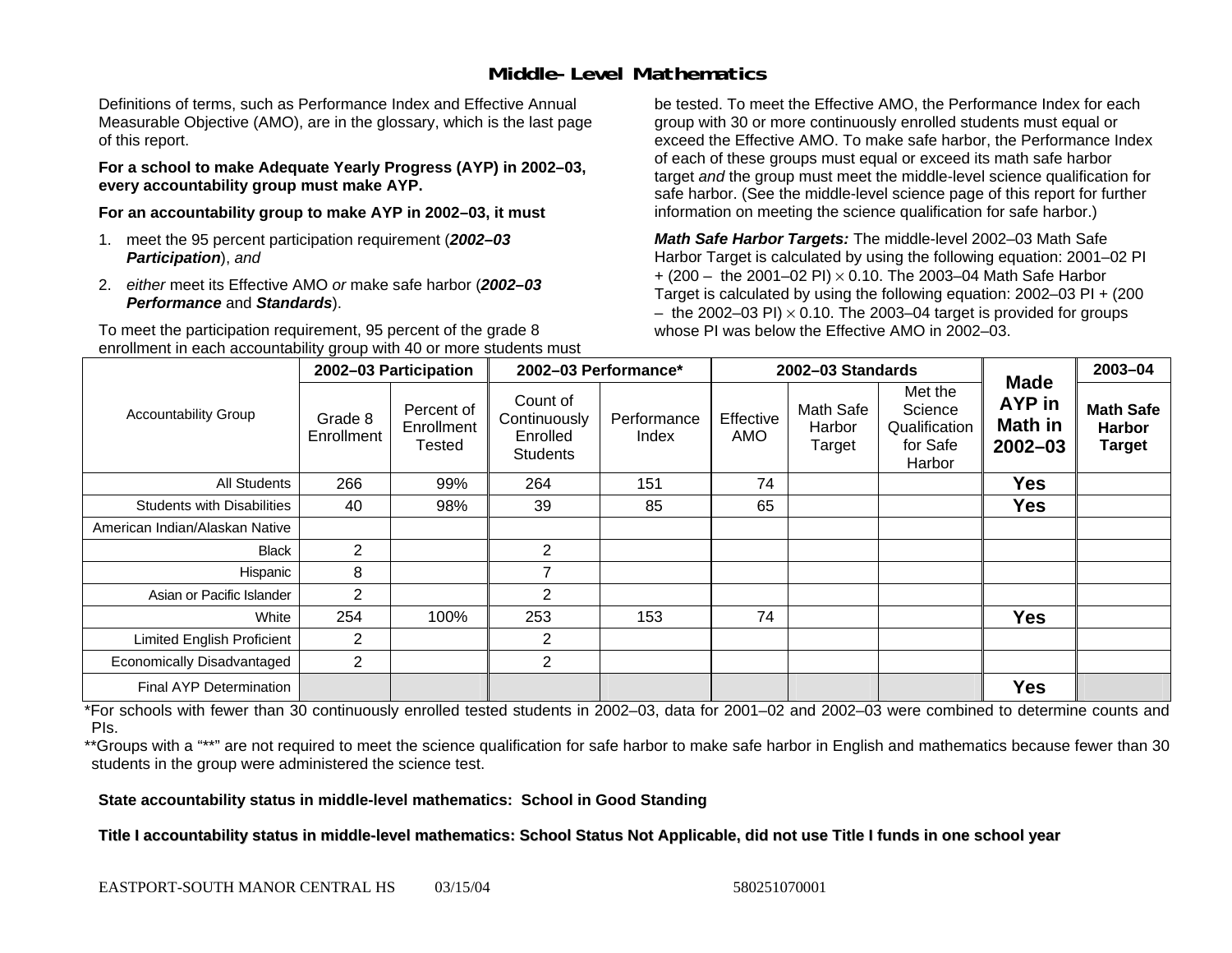### **Middle-Level Science**

Definitions of terms, such as Progress Target and Adequate Yearly Progress (AYP), are in the glossary, which is the last page of this report.

*Made AYP in Science in 2002–03:* For a school to make AYP in science, the Performance Index (PI) for the "All Students" group must equal or exceed the State Science Standard or the Science Progress Target.

*Qualification for Safe Harbor in Middle-Level ELA and Math:* For an accountability group to be considered Qualified for Safe Harbor in

Middle-Level ELA and Math, the PI must equal or exceed the State Science Standard or the Science Progress Target in middle-level science for that group. Groups with fewer than 30 students tested in middle-level science are not subject to this qualification criterion.

*Science Progress Targets:* The middle-level 2002–03 Science Progress Target is calculated by adding one point to the 2001–02 PI. The 2003–04 Science Progress Target is calculated by adding one point to the 2002–03 PI. The 2003–04 target is provided for groups whose PI was below the State Science Standard in 2002–03.

|                                   |                                                         | 2002-03 Performance* |                                     | 2002-03 Standards             |                                             | $2002 - 03$                                                            | $2003 - 04$                   |
|-----------------------------------|---------------------------------------------------------|----------------------|-------------------------------------|-------------------------------|---------------------------------------------|------------------------------------------------------------------------|-------------------------------|
| <b>Accountability Group</b>       | Count of<br>Continuously<br>Enrolled<br><b>Students</b> | Performance<br>Index | <b>State</b><br>Science<br>Standard | Science<br>Progress<br>Target | <b>Made AYP</b><br>in Science<br>in 2002-03 | Qualified<br>for Safe<br>Harbor in<br>Middle-<br>Level ELA<br>and Math | Science<br>Progress<br>Target |
| <b>All Students</b>               | 265                                                     | 193                  | 100                                 |                               | <b>Yes</b>                                  | Yes                                                                    |                               |
| <b>Students with Disabilities</b> | 39                                                      | 159                  | 100                                 |                               |                                             | Yes                                                                    |                               |
| American Indian/Alaskan Native    |                                                         |                      |                                     |                               |                                             |                                                                        |                               |
| <b>Black</b>                      | 2                                                       |                      |                                     |                               |                                             |                                                                        |                               |
| Hispanic                          | 7                                                       |                      |                                     |                               |                                             |                                                                        |                               |
| Asian or Pacific Islander         | 2                                                       |                      |                                     |                               |                                             |                                                                        |                               |
| White                             | 254                                                     | 194                  | 100                                 |                               |                                             | Yes                                                                    |                               |
| Limited English Proficient        | 1                                                       |                      |                                     |                               |                                             |                                                                        |                               |
| Economically Disadvantaged        | 1                                                       |                      |                                     |                               |                                             |                                                                        |                               |
| <b>Final AYP Determination</b>    |                                                         |                      |                                     |                               | <b>Yes</b>                                  |                                                                        |                               |

\*For schools with fewer than 30 continuously enrolled students in 2002–03, data for 2001–02 and 2002–03 were combined to determine counts and PIs.

**State accountability status in middle-level science: School in Good Standing** 

Title I accountability status in middle-level science: School Status Not Applicable, did not use Title I funds in one school year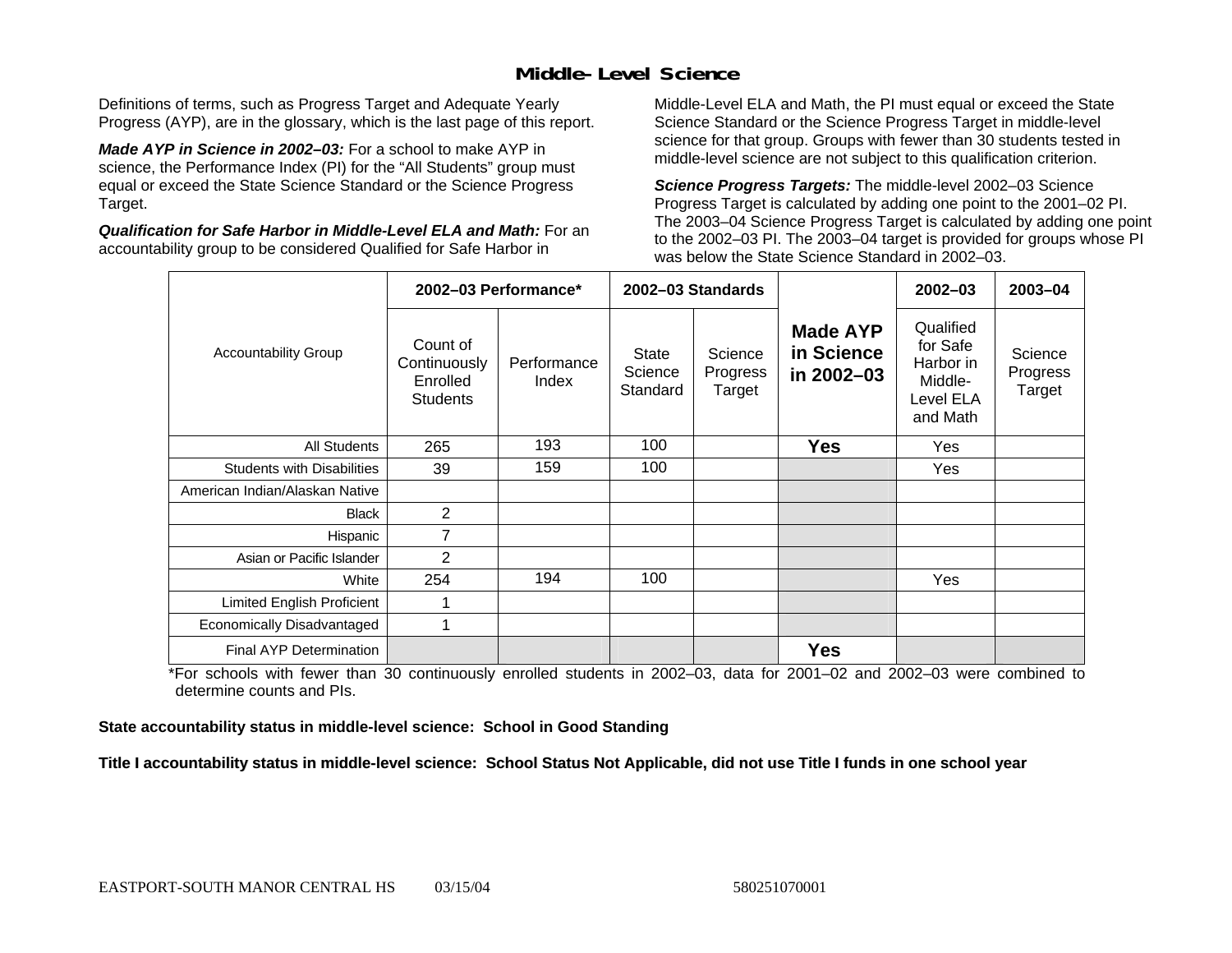### **Secondary-Level English Language Arts**

Definitions of terms, such as Performance Index and Effective Annual Measurable Objective (AMO), are in the glossary, which is the last page of this report.

#### **For a school to make Adequate Yearly Progress (AYP) in 2002–03, every accountability group must make AYP.**

**For an accountability group to make AYP in 2002–03,** it must meet its Effective AMO *or* make safe harbor (*2002–03 Performance* and *Standards*). To meet the Effective AMO, the Performance Index for each group with 30 or more cohort members must equal or exceed the Effective AMO. To make safe harbor, the Performance Index of each of these groups must equal or exceed its ELA safe harbor target *and* the group must meet the graduation-rate qualification for safe harbor. (See the graduation-rate page of this report for further information on meeting the graduation-rate qualification for safe harbor.)

*ELA Safe Harbor Targets:* The secondary-level 2002–03 ELA Safe Harbor Target is calculated by using the following equation: 2001–02 PI + (200 – the 2001–02 PI) <sup>×</sup> 0.10. The 2003–04 ELA Safe Harbor Target is calculated by using the following equation: 2002–03 PI + (200 – the 2002–03 PI)  $\times$  0.10. The 2003–04 target is provided for groups whose PI was below the Effective AMO in 2002–03.

|                                   | 2002-03 Performance*                                        |                      |                  | 2002-03 Standards                   | <b>Made</b>                                                    | 2003-04                                |                                     |
|-----------------------------------|-------------------------------------------------------------|----------------------|------------------|-------------------------------------|----------------------------------------------------------------|----------------------------------------|-------------------------------------|
| <b>Accountability Group</b>       | Count of 1999<br>Accountability<br>Cohort<br><b>Members</b> | Performance<br>Index | Effective<br>AMO | <b>ELA Safe</b><br>Harbor<br>Target | Met the<br>Graduation-Rate<br>Qualification for<br>Safe Harbor | AYP in<br><b>ELA</b> in<br>$2002 - 03$ | <b>ELA Safe</b><br>Harbor<br>Target |
| All Students                      | 105                                                         | 166                  | 132              |                                     | Yes                                                            | <b>Yes</b>                             |                                     |
| <b>Students with Disabilities</b> | 12                                                          |                      |                  |                                     |                                                                |                                        |                                     |
| American Indian/Alaskan Native    |                                                             |                      |                  |                                     |                                                                |                                        |                                     |
| <b>Black</b>                      |                                                             |                      |                  |                                     |                                                                |                                        |                                     |
| Hispanic                          | 5                                                           |                      |                  |                                     |                                                                |                                        |                                     |
| Asian or Pacific Islander         |                                                             |                      |                  |                                     |                                                                |                                        |                                     |
| White                             | 99                                                          | 168                  | 132              |                                     | Yes                                                            | <b>Yes</b>                             |                                     |
| Limited English Proficient        |                                                             |                      |                  |                                     |                                                                |                                        |                                     |
| Economically Disadvantaged        |                                                             |                      |                  |                                     |                                                                |                                        |                                     |
| Final AYP Determination           |                                                             |                      |                  |                                     |                                                                | <b>Yes</b>                             |                                     |

\*For schools with fewer than thirty 1999 accountability cohort members, 1998 and 1999 cohort data were combined to determine counts and PIs.

\*\*Groups with a "\*\*" are not required to meet the graduation-rate qualification for safe harbor, because fewer than 30 members in the 1998 graduation-rate cohort were in those groups.

**State accountability status in secondary-level English language arts: School in Good Standing** 

Title I accountability status in secondary-level English language arts: School Status Not Applicable, did not use Title I funds in one school **y ear**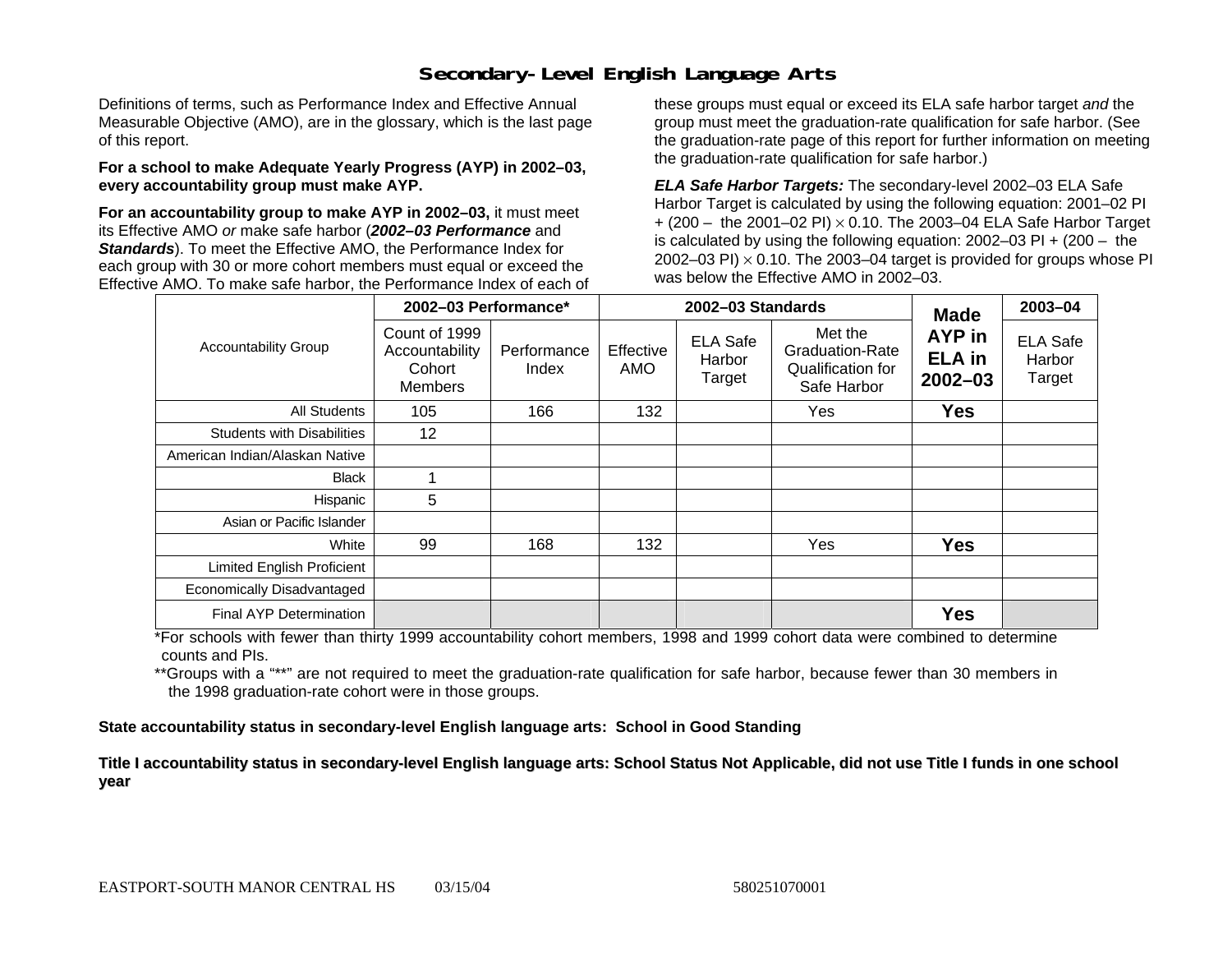### **Secondary-Level Mathematics**

Definitions of terms, such as Performance Index and Effective Annual Measurable Objective (AMO), are in the glossary, which is the last page of this report.

#### **For a school to make Adequate Yearly Progress (AYP) in 2002–03, every accountability group must make AYP.**

**For an accountability group to make AYP in 2002–03,** it must meet its Effective AMO *or* make safe harbor (*2002–03 Performance* and *Standards*). To meet the Effective AMO, the Performance Index for each group with 30 or more cohort members must equal or exceed the Effective AMO. To make safe harbor, the Performance Index of each of these groups must equal or exceed its math safe harbor target *and* the group must meet the graduation-rate qualification for safe harbor. (See the graduation-rate page of this report for further information on meeting the graduation-rate qualification for safe harbor.)

*Math Safe Harbor Targets:* The secondary-level 2002–03 Math Safe Harbor Target is calculated by using the following equation: 2001–02 PI + (200 – the 2001–02 PI) × 0.10. The 2003–04 Math Safe Harbor Target is calculated by using the following equation: 2002–03 PI + (200  $-$  the 2002–03 PI)  $\times$  0.10. The 2003–04 target is provided for groups whose PI was below the Effective AMO in 2002–03.

|                                   | 2002-03 Performance*                                        |                      |                  | 2002-03 Standards             | <b>Made</b>                                                           | 2003-04                          |                               |
|-----------------------------------|-------------------------------------------------------------|----------------------|------------------|-------------------------------|-----------------------------------------------------------------------|----------------------------------|-------------------------------|
| <b>Accountability Group</b>       | Count of 1999<br>Accountability<br>Cohort<br><b>Members</b> | Performance<br>Index | Effective<br>AMO | Math Safe<br>Harbor<br>Target | Met the<br><b>Graduation-Rate</b><br>Qualification for<br>Safe Harbor | AYP in<br>Math in<br>$2002 - 03$ | Math Safe<br>Harbor<br>Target |
| All Students                      | 105                                                         | 161                  | 122              |                               | Yes                                                                   | <b>Yes</b>                       |                               |
| <b>Students with Disabilities</b> | 12 <sup>2</sup>                                             |                      |                  |                               |                                                                       |                                  |                               |
| American Indian/Alaskan Native    |                                                             |                      |                  |                               |                                                                       |                                  |                               |
| <b>Black</b>                      |                                                             |                      |                  |                               |                                                                       |                                  |                               |
| Hispanic                          | 5                                                           |                      |                  |                               |                                                                       |                                  |                               |
| Asian or Pacific Islander         |                                                             |                      |                  |                               |                                                                       |                                  |                               |
| White                             | 99                                                          | 165                  | 122              |                               | Yes                                                                   | <b>Yes</b>                       |                               |
| Limited English Proficient        |                                                             |                      |                  |                               |                                                                       |                                  |                               |
| Economically Disadvantaged        |                                                             |                      |                  |                               |                                                                       |                                  |                               |
| <b>Final AYP Determination</b>    |                                                             |                      |                  |                               |                                                                       | <b>Yes</b>                       |                               |

\*For schools with fewer than thirty 1999 accountability cohort members, 1998 and 1999 cohort data were combined to determine counts and PIs.

\*\*Groups with a "\*\*" are not required to meet the graduation-rate qualification for safe harbor, because fewer than 30 members in the 1998 graduation-rate cohort were in those groups.

**State accountability status in secondary-level mathematics: School in Good Standing** 

Title I accountability status in secondary-level mathematics: School Status Not Applicable, did not use Title I funds in one school year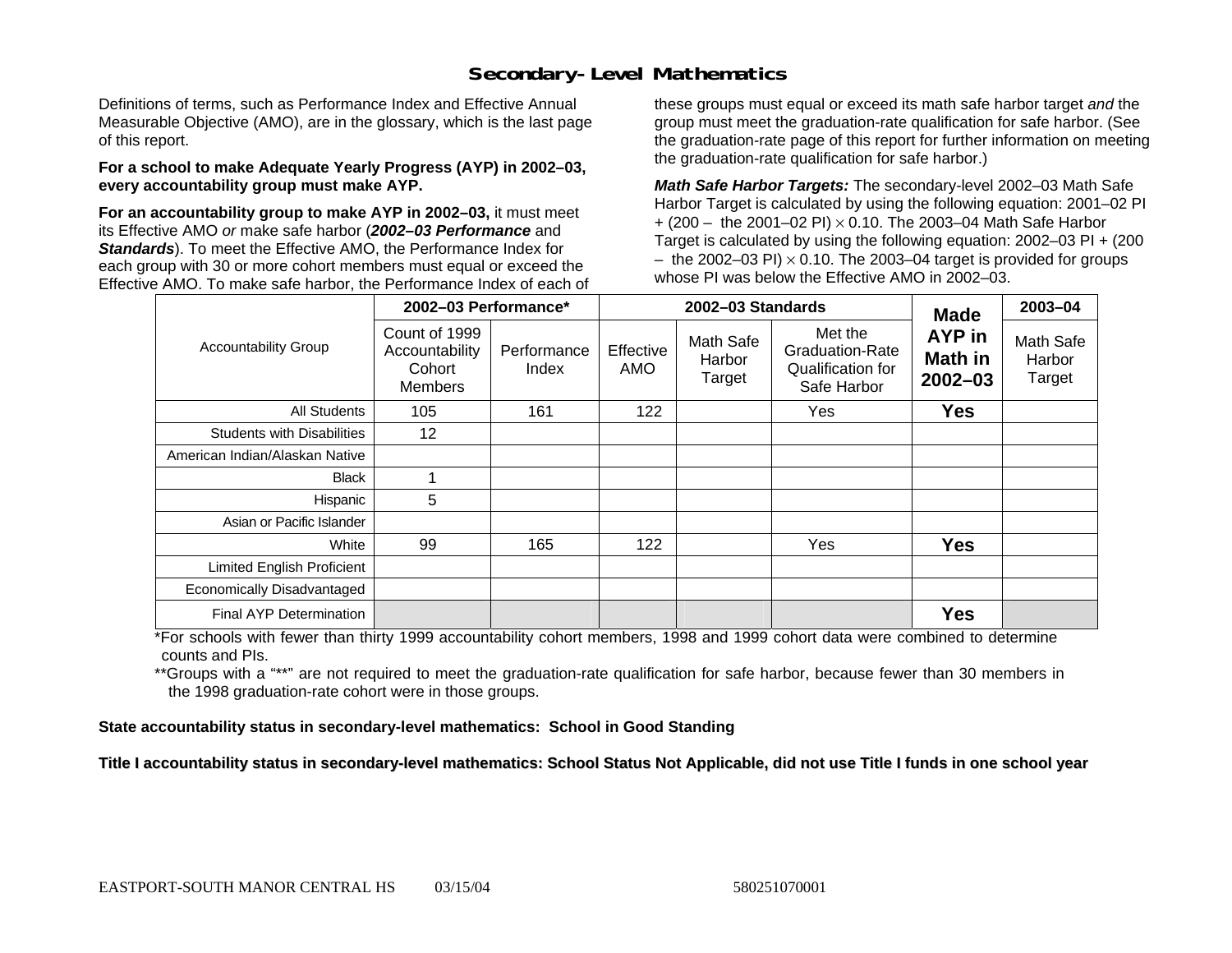### **Graduation Rate**

Definitions of terms, such as Progress Target and Adequate Yearly Progress (AYP), are in the glossary, which is the last page of this report.

*Made AYP in Graduation Rate in 2002–03:* For a school to make AYP in graduation rate, the Percent Earning a Local Diploma by August 31, 2002 for the "All Students" group must equal or exceed the Graduation-Rate Standard or the Graduation-Rate Progress Target.

*Qualification for Safe Harbor in Secondary-Level ELA and Math:* For an accountability group to be considered Qualified for Safe Harbor in Secondary-Level ELA and Math, the Percent Earning a Local Diploma

by August 31, 2002 must equal or exceed the Graduation-Rate Standard or the Graduation-Rate Progress Target for that group.

*Graduation-Rate Progress Targets:* The 2002–03 Graduation-Rate Progress Target is calculated by adding one point to the Percent Earning a Local Diploma by June 30, 2002. The 2003–04 Graduation-Rate Target is calculated by adding one point to the Percent Earning a Local Diploma by August 31, 2002. This target is provided for each group whose Percent Earning a Local Diploma by August 31, 2002 is below the Graduation-Rate Standard in 2002–03. Groups with fewer than 30 cohort members are not subject to this criterion.

|                                   |                                                                         | 2002-03 Performance                                      |                                 | 2002-03 Standards                         |                                                                      | 2002-03                                                                   | 2003-04                                   |
|-----------------------------------|-------------------------------------------------------------------------|----------------------------------------------------------|---------------------------------|-------------------------------------------|----------------------------------------------------------------------|---------------------------------------------------------------------------|-------------------------------------------|
| <b>Accountability Group</b>       | Count of<br>1998<br>Graduation-<br><b>Rate Cohort</b><br><b>Members</b> | Percent Earning a<br>Local Diploma by<br>August 31, 2002 | Graduation-<br>Rate<br>Standard | Graduation-<br>Rate<br>Progress<br>Target | <b>Made AYP</b><br>in<br><b>Graduation</b><br>Rate in<br>$2002 - 03$ | Qualified<br>for Safe<br>Harbor in<br>Secondary-<br>Level ELA<br>and Math | Graduation-<br>Rate<br>Progress<br>Target |
| All Students                      | 112                                                                     | 97                                                       | 55                              |                                           | Yes                                                                  | Yes                                                                       |                                           |
| <b>Students with Disabilities</b> |                                                                         |                                                          |                                 |                                           |                                                                      |                                                                           |                                           |
| American Indian/Alaskan Native    |                                                                         |                                                          |                                 |                                           |                                                                      |                                                                           |                                           |
| <b>Black</b>                      | $\overline{4}$                                                          |                                                          |                                 |                                           |                                                                      |                                                                           |                                           |
| Hispanic                          | $\overline{2}$                                                          |                                                          |                                 |                                           |                                                                      |                                                                           |                                           |
| Asian or Pacific Islander         |                                                                         |                                                          |                                 |                                           |                                                                      |                                                                           |                                           |
| White                             | 105                                                                     | 97                                                       | 55                              |                                           |                                                                      | Yes                                                                       |                                           |
| Limited English Proficient        |                                                                         |                                                          |                                 |                                           |                                                                      |                                                                           |                                           |
| Economically Disadvantaged        |                                                                         |                                                          |                                 |                                           |                                                                      |                                                                           |                                           |
| Final AYP Determination           |                                                                         |                                                          |                                 |                                           | Yes                                                                  |                                                                           |                                           |

#### **State accountability status for graduation rate: School in Good Standing**

Title I accountability status for graduation rate: School Status Not Applicable, did not use Title I funds in one school year